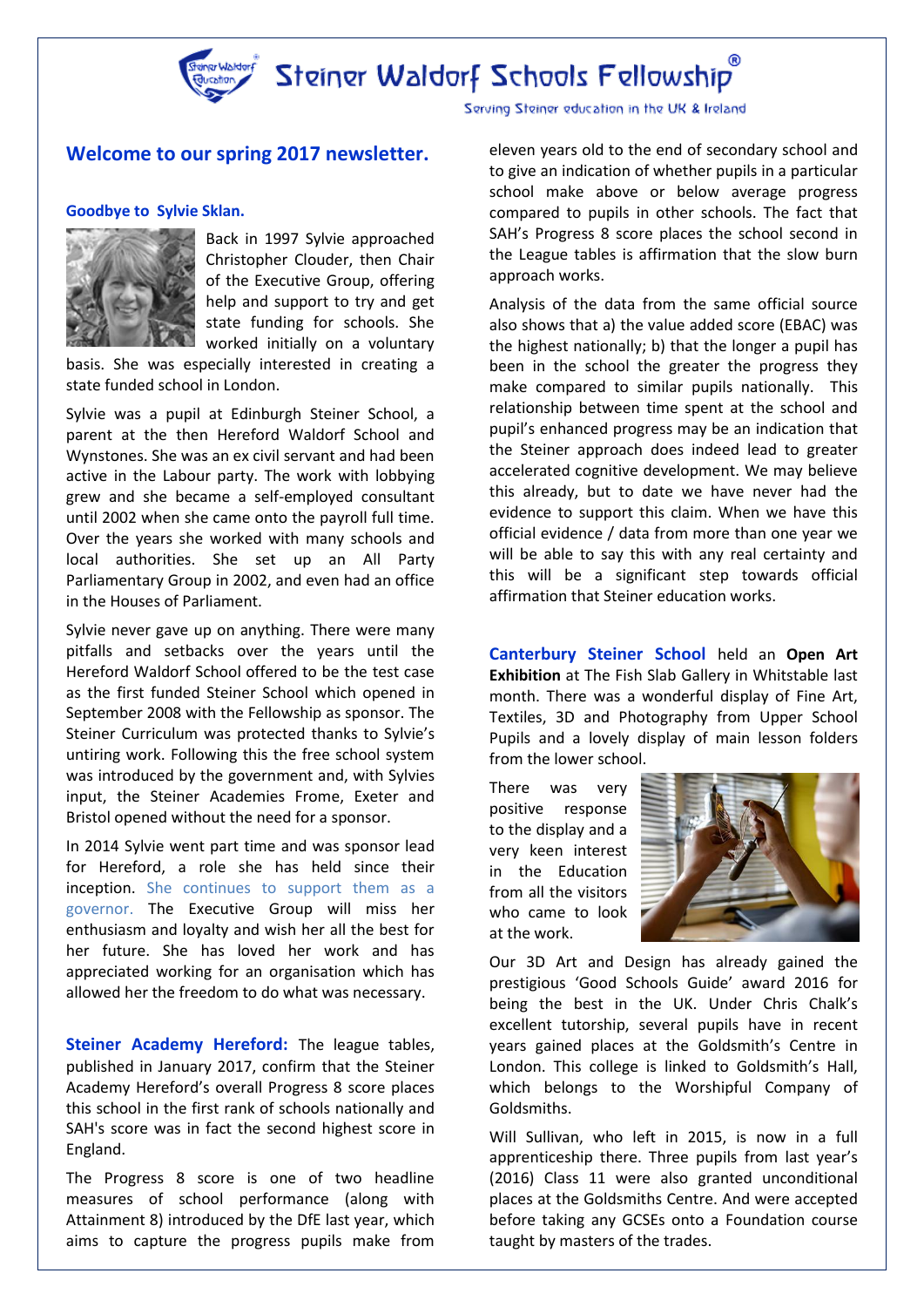For these pupils, it is a fantastic opportunity, opening up the possibility of full apprenticeships or further employment in the jewellery or silversmithing fields. A recent update on their progress from the Centre reports that all three students: 'continue to show a professional and dedicated attitude towards their studies and are becoming excellent ambassadors for us all'.

Many congratulations, to teacher and pupils alike.



# **Glasgow Steiner School**

The sad news may have reached you that as from the start of this term - January 2017 - the Glasgow Rudolf Steiner School has had to close.

Founded in 1988, the school has been struggling since the loss of its lovely home at 52 Lumsden Street in the huge fire in March 2013. The School had then just reached 100 pupils from Kindergarten to Class 6. Since that date, Parents and Teachers have worked valiantly to enable some pupils to continue with Steiner Education. Three class teachers, Dave Riddell, Cecile Richardson, and Gemma Strickland carried small double classes for three years, home schooling them in rooms which the Glasgow Theosophical Society kindly rented to the parents for a modest amount. The Kindergarten under Marzena and Johanna, Parent and Toddler with Mira, were able to continue in premises rented from helpful Scoutmasters. In the meantime a parent worked hard achieving charitable status for the Glasgow Steiner Community and Cecile was the main mover in achieving the new registration with the Scottish Government, as the Glasgow Rudolf Steiner School, which came through in July last year and was composed of Kindergarten and Class 2/3. Alas, such a small venture which managed to support a very modest income for the teachers, could not maintain the extra required for the compulsory manager's post, and closing was the only option. But, we will be back! The Registration can remain for a year, possibly longer, and the Glasgow Steiner Community will continue to hold Steiner events.

Meanwhile we would like to thank the Fellowship schools for all their support over the years. The Parent and Toddler Group is already planning to restart in February!

**Elmfield School** is expanding and has cleared the space for two beautiful new wooden classrooms to be ready for use by September 2017!



# **The Rooster Comes to Town! Chinese New Year Celebrations at the Steiner Academy Frome**

On the 1st of February parents and children at the Steiner Academy Frome were joined by some local Frome residents to share Chinese songs, music, stories, crafts, and culture. The pupils, who learn Mandarin at school from age 6, celebrated the dawning of the year of the rooster.

Through the week, the children made Chinese New Year decorations to decorate their classrooms. To mark the year of the Rooster, one of the parents made a huge seven-foot rooster lantern from local willow and tissue paper. Parents and friends worked with pupils from the older classes to make 350 authentic vegetarian and pork steam buns. These were shared with all the children and parents who attended the Festival. And for the whole week, the children found that the school snack-shop had extended its range to include Chinese fruit, party food and fortune cookies.

On the day of the Celebration the children performed two traditional Lion Dances with drumming support from their class mates, a ribbon dance from the circus skills after-school club, storytelling, and a local Kung Fu group demonstrated their amazing skills. Every class contributed a song or

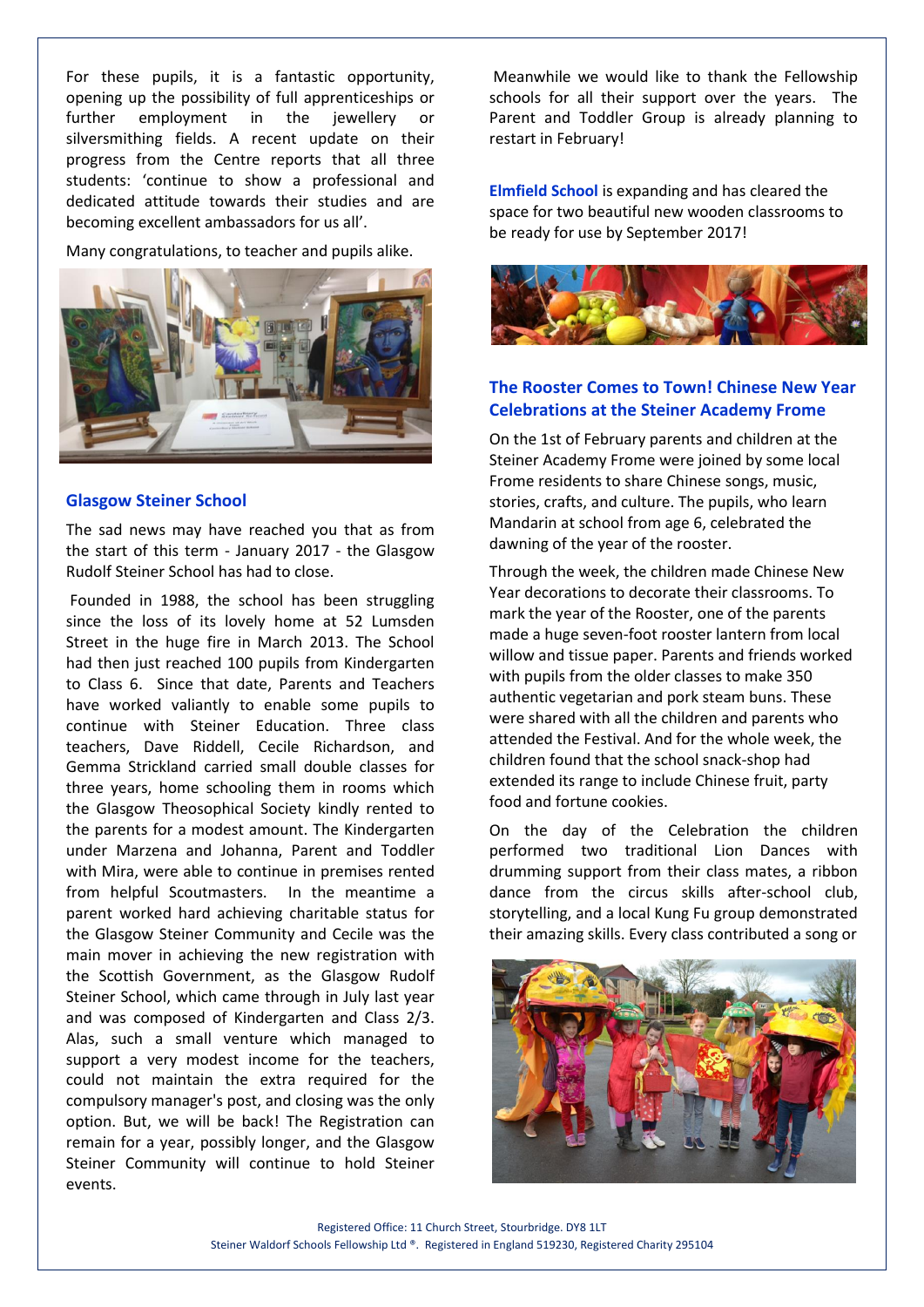verse in Mandarin. The festival helps the Chinese culture come alive for the children and is a natural complement to their Mandarin lessons. Mandarin is a wonderful language with a rich tradition, which the children initially learn through singing, poetry and story-telling, before moving on to learn to write and understand some of the more than 50,000 characters that make up the alphabet.

Yuan Hollingsworth (Lower School Mandarin Teacher) said: "Learning about Chinese culture is at the very heart of learning Mandarin. It was a really lovely day with so many of the children wearing red and taking part with such enthusiasm."

Local resident, Yanlin Lu, who helped the community with preparing and making the steam buns said: 'Being part of the Festival brought back wonderful memories for some of the Chinese community here in Frome, and helping make the steam buns really brought back the flavour of home. Some of the pupils' singing touched us very deeply and brought tears to our eyes.'

### **Inspections!**

Many colleagues will have read, and/or discussed recent briefings about the way Schedule 109 inspections are bedding in. As you will know there have been a number of glitches and this has led to considerable concern as to the coherence and health of some accustomed practice, especially in the way management and governance is structured. Colleagues meeting last term to discuss this produced an action plan list, which many are working with (see meeting notes to "Crisis in Management", December 2016). Meanwhile, every independent school in England needs to ensure that it is fully complaint to the letter of the Independent School Standards. The School Inspection Service "Self-Evaluation Tool" lays out what each school needs to cover and the SIS inspectors reporting form alongside this provides criteria for judgement and gives indispensible indications as to how inspectors will look at what is happening in the school. It is of the utmost importance that the SET document is regularly updated - used for "self-evaluation" - and that school governance teams (trustees) review this regularly. Janni Nicol and I send out briefings as regulations change or new guidance is issued: please ensure these are read and, where relevant, recommendations included in your ongoing development and improvement planning.

### **September will see class 11 open at South Devon Steiner School**



Imagine secondary education without the focus on passing exams. Ponder what students could achieve, if the emphasis was on the journey, the curriculum and

the joy of learning, and not on the number of GCSE / A Level passes an individual can get.

What is education after all? A means to an end or a process of the unfolding of the developing human being? If you lean towards the latter, South Devon Steiner School's new Upper School expansion could be just what you have been looking for. The school will open the doors to its stunning new 'Hood Barn' building in September 2017, to welcome new and existing students to its post 16 Steiner program.

Chair of the Upper School Christine Cook says "We offer our students the chance to develop a love of learning and the opportunity to really get to grips with what they are passionate about. During Classes 9 through 12, students study a broad curriculum covering the Humanities, Arts and Crafts and Sciences, supported by foreign exchange 'cultural experience' programs, extensive school trips, class sponsors to mentor and guide each individual and much more. As the student progresses, the timetable provides for personal study time to permit students to pursue a year-long project in Class 12; this could be in any chosen area from textile design to developing a philosophical idea through research. All of this work is assessed through the Steiner School Certificate framework which at Level 3 (Class 12) allows direct access to university".

With this possibility, it is finally possible to value education for what it can be, and not what it has become. South Devon Steiner School welcomes all enquiries / applications from students interested in the Upper School. As a registered Boarding School, South Devon Steiner School can offer host family placements for students outside of the immediate area.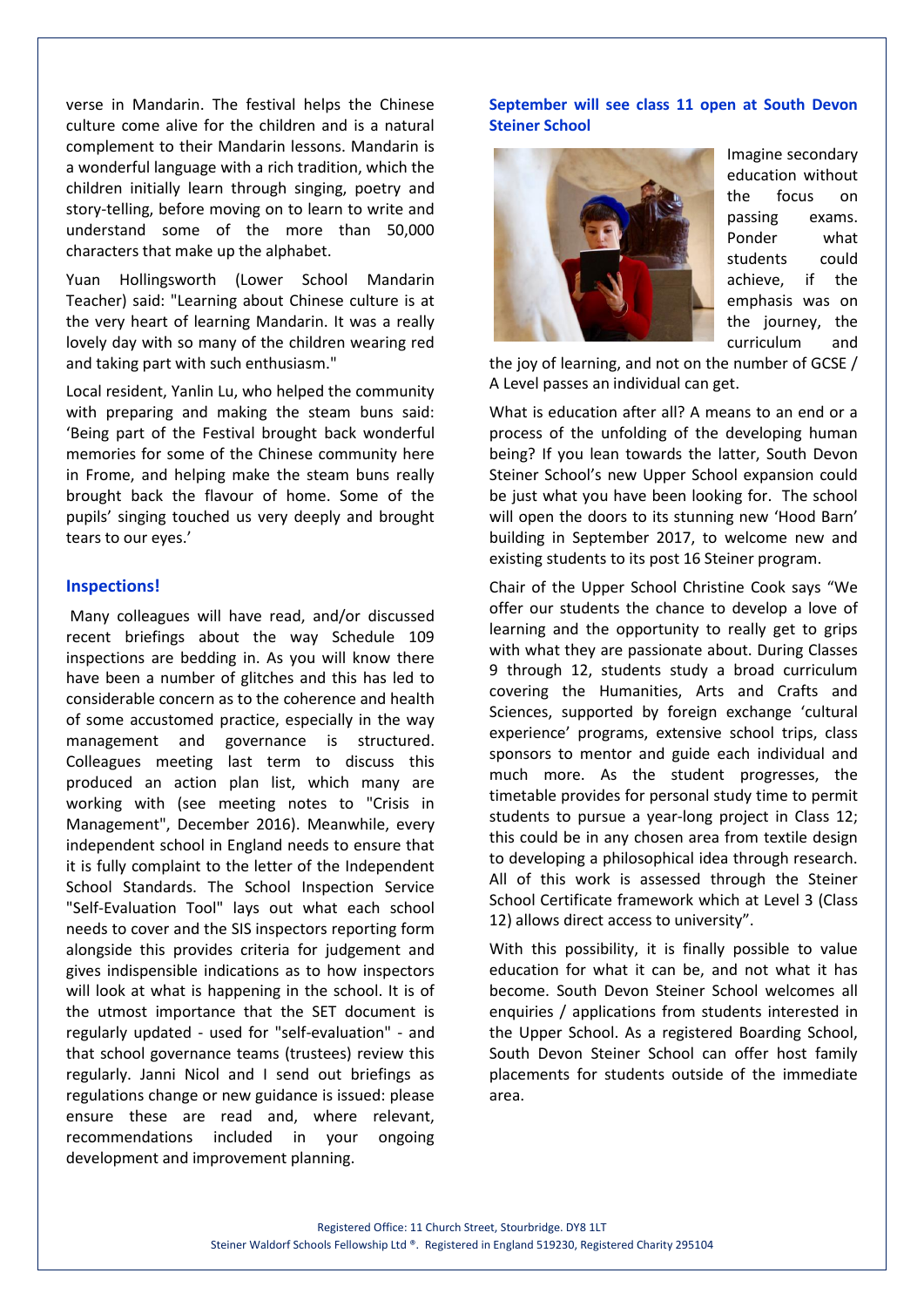## **Tracking Pupil Progress/Effective Assessment Practice:**

Colleagues will not have to look very far to find that this - part of the Independent School Standards - is a continually re-emerging question for schools of all types. In the context of our schools, the issue is particularly acute, partly for historical reasons, but mainly because we have sought to find methods holistic appreciative appraisal, often shying away from more limiting and restrictive forms. There have been a number of initiatives attempting to resolve the dilemma and currently schools and colleagues have been working intensively on modifying and developing more satisfactory schemes. In essence there are two fundamental requirements:

Any system must be flexible and simple to use while reflecting so far as possible the all-round capabilities and development of individual children from school entry to when they leave (through kindergarten to, in principle, upper school)

The system must be open-ended enough to be used in a variety of contexts and to lend itself to enabling older pupils to become increasingly active in selfevaluation

Any system would also need supportable software, or means to link it to a school's data system as well as the option to use it manually in hard-copy format.

Colleagues concerned with this theme, who will be at the Easter conference, are invited to join Kevin Avison outside the main programme to share their experience and work on the subject. I am planning to hold a research workshop early in the summer vacation to advance this and expressions of interest are welcome. Contact **swas@steinerwaldorf.org**

### **European Parent Meeting – Latvia**



Please see here the programme and registration form if you want to take part in the annual conference of European Steiner Waldorf parents. We in Latvia hope very much you will accept our

invitation to visit Waldorf schools in Latvia. The The on-line registration form will be available on our website **www.waldorfparents.net** and on our facebook page ENSWaP as well.

We would like to remind you also that a parallel program for youngsters will be prepared, so your teenagers are also welcome!

We will be very grateful if make your registration by the end of March, 2017! It will help a lot to organize the conference according to the highest standards.

If you have any questions concerning the conference, please, do not hesitate to ask them!



The **Acknowledging Creative Thinking Skills project (ACTS)** has entered its second phase. The first meeting in this part of the project took place this year, 4th-10th March, at Emerson College. The purpose of this phase is to build expertise in evaluation of student work. Fourteen colleagues from UK schools and our partner Waldorf associations, Denmark, Finland and Norway facilitated and led by the friends from the Crossfields Institute engaged enthusiastically in exploring student work generated by in-school trials of ACTS modules, ranging from language teaching (expressing and sustaining a mood with the help of a wheel of adjectives) to planning a class trip to Paris.

Other evaluation work involved creating learning outcomes and appraisal based on a presentation on a historical event (the contrasting qualities of the Celtic and Roman Christianity and monasticism at the time of the Synod of Whitby), paper-folding and the making of "apple-swans" (see picture). Between the intensive working sessions, participants heard from researchers and educators on themes such as "human-centred assessment", innovative education, dialogic pedagogy and "flipped learning". Another inspiring and productive week of energetic discussion, occasional (friendly) disagreement and collegial endeavour: international Waldorf at its best.